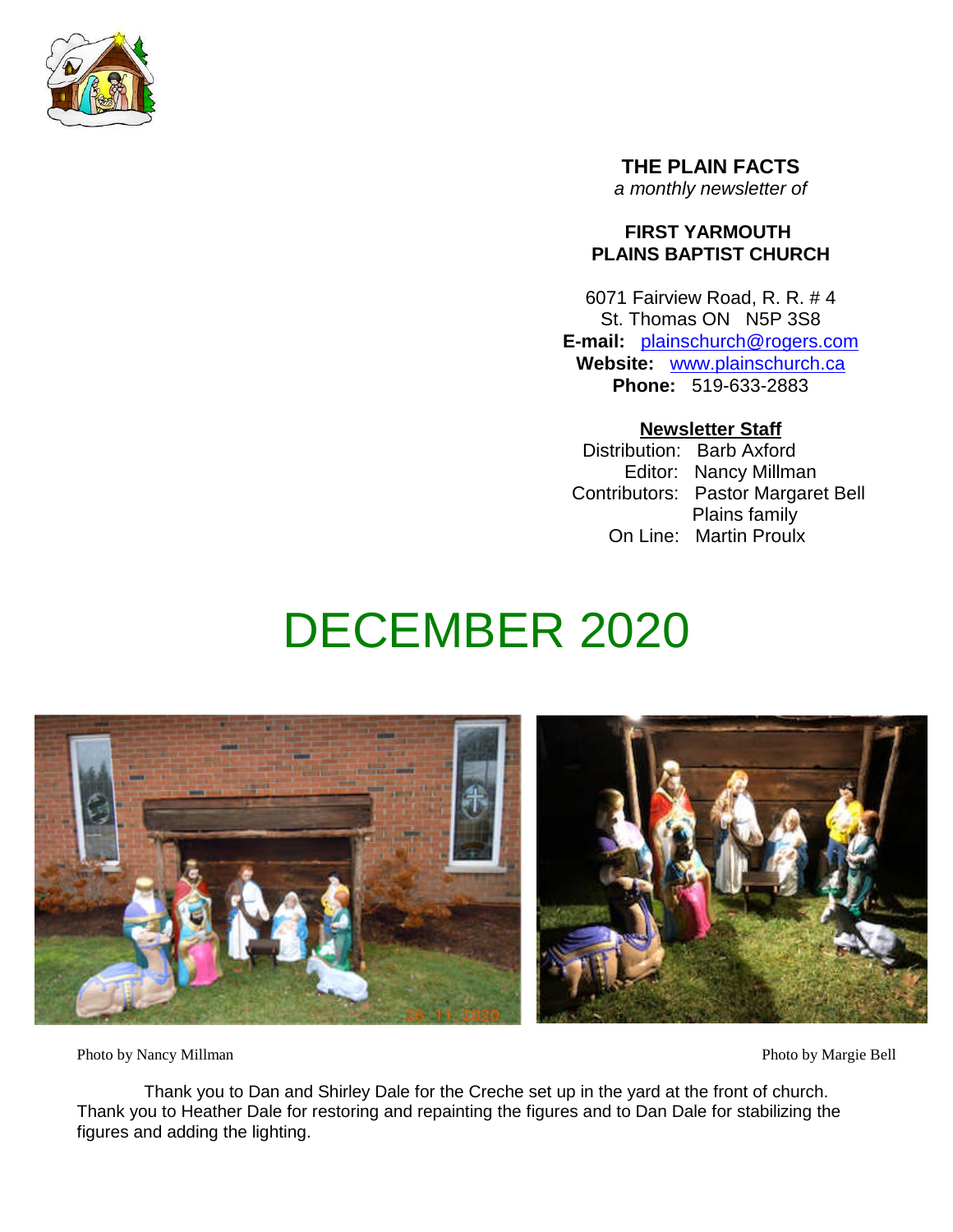

## **PRAYER CONCERNS**

*To protect the privacy concerns of our families, friends, neighbours and church family, it is requested that before names are submitted to the Pastor for prayer, or are put on the Plain Facts prayer list, permission be sought and granted from the individuals to be named, or from family members who have been given express permission to speak on their behalf.*

| Marilyn Cartwrigh                |
|----------------------------------|
| <b>Ray Martin</b>                |
| <b>Carol Maes</b>                |
| Cody                             |
| Sally Paul                       |
| Jean Lammiman                    |
| Carl and Leena Sibley and family |
| Jenny and family                 |
|                                  |

t Heather Crafts Pete Schellenberger Milton Springer Mary Joan Larry Mizon Betty Graham Family of Mary Underhill Judy Jacklin Phil Doyon Rae Axford Hazel Brekelmans and family of Marion Rowland Kevin, Allin and family of Myron Cannady Family of Margaret Ferguson

**Dec 06-Advent 2-PEACE Dec 13-Advent 3-JOY Dec 20-Advent 4-LOVE** Isaiah 40: 1-11 Luke 1: 47 - 55 Luke 1: 26 - 38 Mark 1: 1-8

**Sunday Scripture Readings**

Luke 2: 22 - 40 **Matthew 2: 1 - 12** 

**Dec 27-Christmas 1 Jan 03-Sunday before Epiphany** John 1: 1 - 9, 10



## **In Sympathy**

We send our sympathy to Kevin and Allin (Axford) Cannady, Keaton and Kandra in Calgary on the passing November 4, 2020 of Myron Earl Cannady. Myron was a proud father, father-in-law, and grandfather. He will be greatly missed by sons Kevin, Keenan and Kirk and their families, all in Calgary. Myron was predeceased in 2018 by his wife Katherine 'Kathy' Rose (Hooge).*Barbara Axford*

We are sad to announce the passing of Hazel Brekelmans' mother Marion Rowland, who lived in Fergus Ontario. Our love and prayers go out to her family, including Hazel, Emily and Simon.

Our loving sympathy is extended to Bonnie Melvin and family at the death of Vince on Friday, November 6. Vince was 79 years and was surrounded by his loving family at the end. He will be dearly missed*.*

Our sincere sympathy is extended to Rod Ferguson on the passing of his wife of 60 years, Margaret Ann Ferguson on November 20, 2020. Much loved mother of Malcolm Ferguson (Barb), Donald Ferguson (Maureen) and Catherine (Katie) Gutmanis (Art) and the late Roderick George Ferguson. Dear sister of John Martyn (Sally), Harold Martyn (Pat), George Martyn (Patricia), and Marjory Watson (late McKellar). Dear sister-in-law of Margaret Patterson (late Ivan) and Joyce Ferguson (late Colin). She is fondly remembered by grandchildren, nieces and nephews and long-time friends. Margaret will be remembered as a wonderful wife, parent, grandmother, sister, aunt, friend, and neighbour. Margaret was a lifelong sportswoman, animal lover, traveler and card player. She leaves a legacy of enthusiasm, strength, determination, and resilience. She will be greatly missed

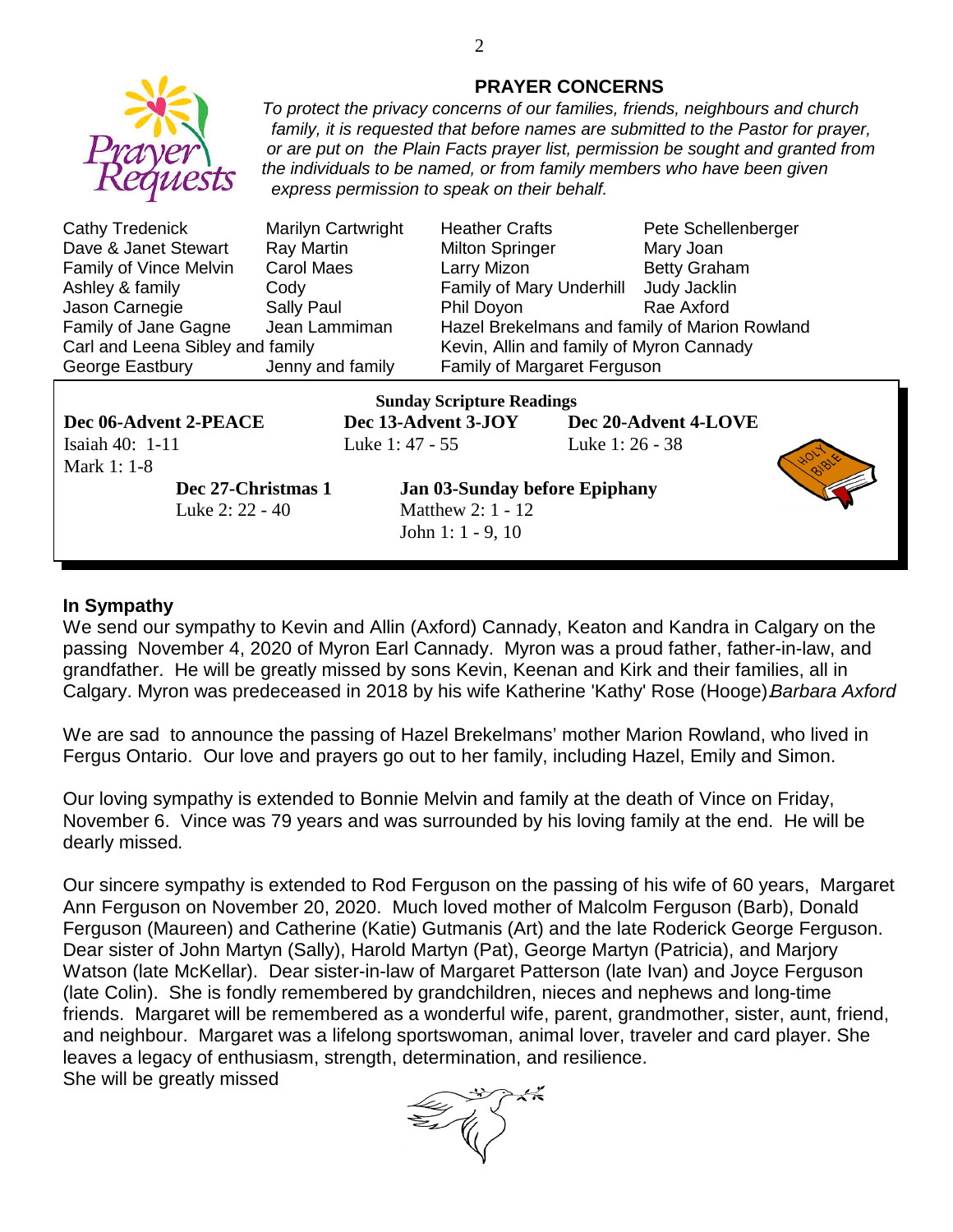**Dec 06 Sun Communion Sunday** - The Communion offering goes to the CBOQ Fellowship Fund. These monies help support retired and widowed clergy and seminary students. To give include your donation on the Other line of your envelope or Par and write Fellowship fund. Thank you for giving!

# **Dec 24 Thur 7:00 p.m. PLAINS CHRISTMAS EVE SERVICE -**

Christmas Eve at Plains will sure look different this year, but it won't sound different! The Plains Church Family is invited to a Plains' Parking Lot Christmas Eve Service! Special music, the Scriptures and carols will be enjoyed by everyone as we celebrate the birth of Jesus on this holiest of all nights! But this year, we're going to do it outside in our vehicles, rather than sitting shoulder to shoulder in a crowded church. There is limited parking, as you are aware. Therefore, we are issuing this invitation to our church family and newsletter readership only. We hope that you will fill up your vehicle with people who are in your 'bubble' so as to minimize the # of vehicles and maximize the # of spaces available.

# **EVERYONE MUST BOOK A PARKING SPOT AHEAD OF TIME by contacting Charlie Rewbotham**

The service will begin at 7 o'clock pm. Please arrive in plenty of time to find a spot. Parking lot spots will be filled on a 'first come first serve' basis. After you arrive, turn your radios to **FM90.1** to listen to the service Please note that there cannot be any parking in the church driveway due to safety issues, or on the church lawn due to weeping bed issues. Parking will only be allowed in the delineated parking spaces as well as the Angle Parking (49 parking spaces in total) along the Sparta Line side of the Plains Cemetery. Note that the church building will not be open to the public.

Only people who have booked their parking space prior to the service will be guaranteed a spot. The Christmas Eve service will be recorded to be put on YouTube afterwards for those unable to attend and others in the community. We look forward to being together, safely and rejoicing in God's most amazing Gift to us, Jesus, our Christ.

# **Contact Charlie at 519-637-2547 or papatruck637@yajoo.ca**

to reserve your parking spot for a Plains' Parking Lot Christmas Eve, Thursday, December 24 at 7 p.m.

If you want to be DISTRESSED, look within. If you want to be DEFEATED, look back. If you want to be DISTRACTED, look around. If you want to be DISMAYED, look before. If you want to be DELIVERED, look up. If you want to be DELIGHTED, look to Christ.

*Submitted by Louise Sargeant*

# **Wendy J. Porter, PhD Associate Professor of Music and Worship, McMaster Divinity College** An



invitation from Wendy Porter to join the MDC chapel at noon every Monday! Go to You Tube and search "MDC chapel" to access that week's service. If you are able, check in early at 11:45am, and say 'hello' in the chat section to let us know you're there. Please feel free to actively participate as you feel led.

The video stays available, so if you miss the 12:00pm Monday time, please watch it later. If some part of it is meaningful to you, it would be wonderful to hear about it, and I would love to be able to pass this on to the ones who have generously shared in this week's service. *Submitted by Malcolm Rust*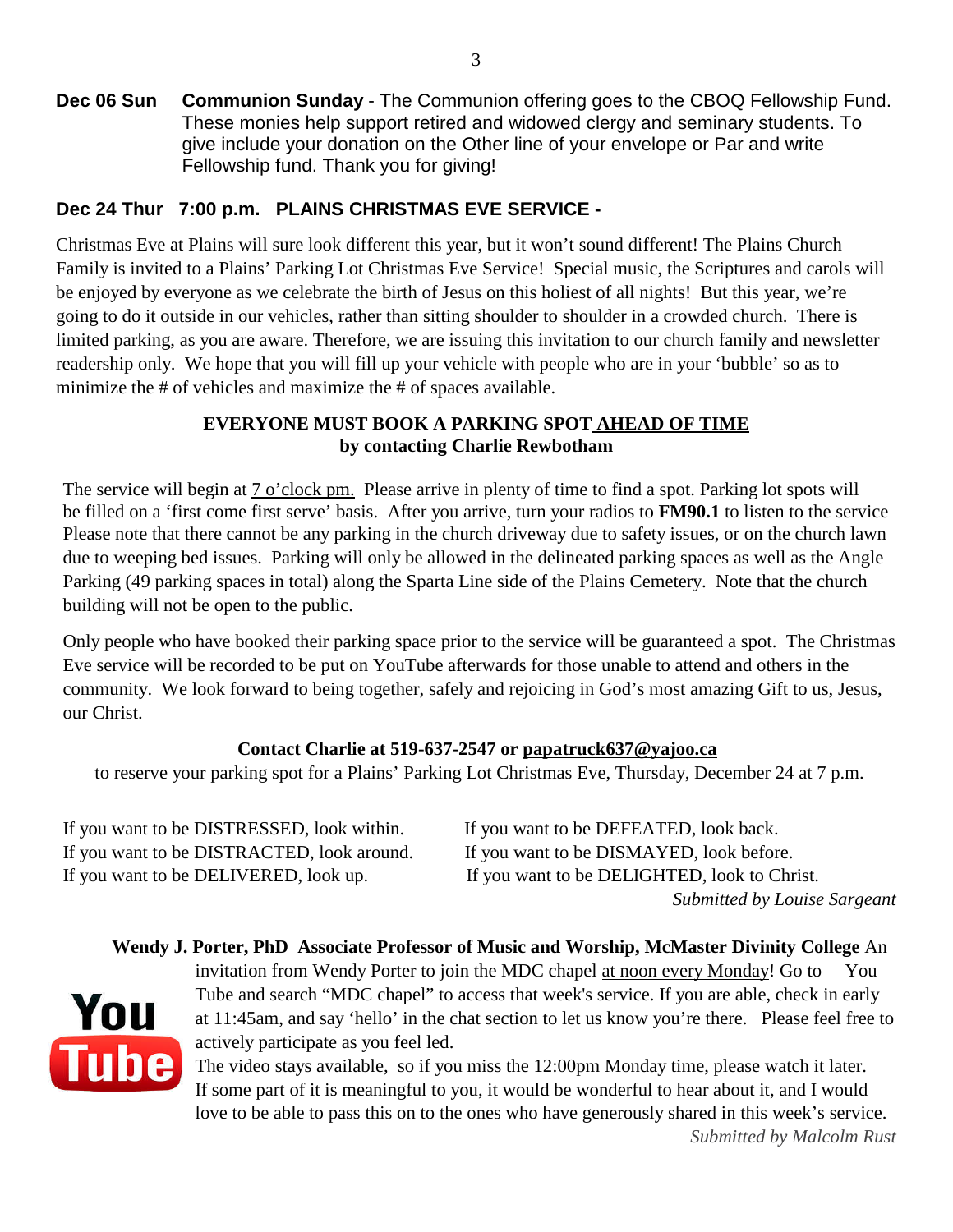# **DECEMBER BIRTHDAYS ANNIVERSARIES**

| 4 <sup>th</sup> | <b>Kelly Ruddock</b> |
|-----------------|----------------------|
|-----------------|----------------------|

- $4<sup>th</sup>$
- $5<sup>th</sup>$
- $6<sup>th</sup>$
- $7<sup>th</sup>$
- $9<sup>th</sup>$ <br>11<sup>th</sup>
- 
- $12<sup>th</sup>$  Dave Axford  $30<sup>th</sup>$  Madison Hepburn
- 
- **Brent Peterson**
- Adam Rust  $17<sup>th</sup>$  Elizabeth Tucker  $12<sup>th</sup>$  Mike & Lorainne Plaunt Steve Plaunt 22<sup>nd</sup> Linda Willand  $20<sup>th</sup>$  Don & Suzanne Fergusc
	-
	-
	-
- Jon Ferguson 28<sup>th</sup> Doug Sawyer
- Emily Brekelmans  $10^{th}$  Josseline Mifsud<br>Dave Axford  $30^{th}$  Madison Hepburr
	-
- 12<sup>th</sup> Dennis O'Brien 31<sup>st</sup> Betty Rewbotham<br>15<sup>th</sup> Brent Peterson

- 11<sup>th</sup> Eugene & Mary Crosby<br>17<sup>th</sup> Elizabeth Tucker 12<sup>th</sup> Mike & Lorainne Plaun
	-
- Steve Plaunt 22<sup>nd</sup> Linda Willand 20<sup>th</sup> Don & Suzanne Ferguson<br>Jim Cartwright(80) 24<sup>th</sup> Brock Dale 26<sup>th</sup> George & Pat Martyn (56)
- Jim Cartwright(80) 24<sup>th</sup> Brock Dale 26<sup>th</sup> George & Pat Martyn (56)<br>Melanie Wilcox 26<sup>th</sup> Mabel Somerville (96) 31<sup>st</sup> Chris & Stephanie Johnsor
- Melanie Wilcox  $26<sup>th</sup>$  Mabel Somerville (96)  $31<sup>st</sup>$  Chris & Stephanie Johnson





We wish to gratefully thank all the Plains family for your warm words of sympathy and for your prayers on the loss of our so dearly loved Nigel.

Pauline Duffy- Cathy and our families .

Thank you for the cards, phone calls and beautiful bouquet of flowers we received. Your love and support means so much. My mom was a beautiful, kind, loving person and she will be forever missed. Thanks again

Hazel Brecklemans



Dear Plains family:

It is the intent of the deacons and the pastor to ensure that no one is left alone during this coming winter season as well as dealing with the current COVID-19 situation. Therefore we would like to establish a member *care phone list* so that we can stay in touch with each other. We will be contacting you in the coming days to see how are you doing and to ask a few short questions that are listed below.

We would also like to see if there are any other angels out there that may want to assist us with our phone calling. Those angels would be assisting with calling over the winter months from January to March. If that seems like something you would like to do, please contact me at 519-709-3253 and we'll look at providing

you a phone list. Looking forward to speak with you soon. Blessings Wayne Dale

1. Are you in regular contact with any members of the church?

- 2. If so who would that be?
- 3. How often would you prefer to be contacted?
- 4. Would you consider becoming a member care phone angel?

To those who prepare reports for the Annual Report Book:

This has of course been an unusual year, but would you please prepare a short report for the 2020 Annual Report Book to be published later in January. Marjorie Higgs, Clerk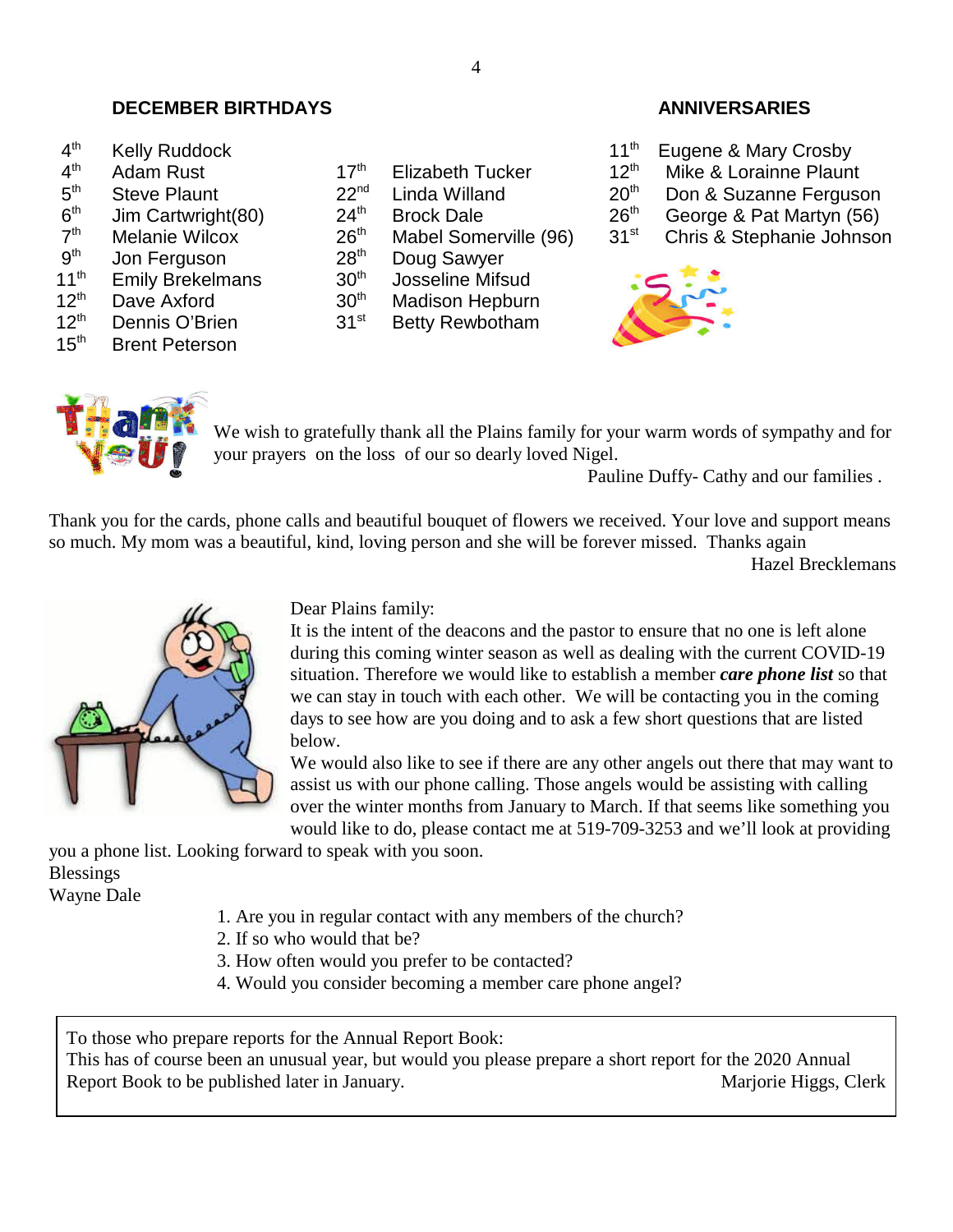# **Caring at Christmas**

Normally at Plains the church family would be holding a number of community fund raising and supportive Church events, including a Soup and Sandwich lunch, Ladies Aid Christmas dinner with \$ donations, White Gift Sunday for Christmas Care, and Breakfast and packing at Christmas Care with the Plains Men's Group. While we dearly miss being together to share these outreach projects there is still much that we can do to participate in the ministry of caring that this Season represents and the Christ-child embodies. The deacons and pastor encourage our church family to pray for and support the amazing community agencies that are doing their best to serve the needs of so many people at Christmas and all year round. Here are some that are doing God's work among us.

The St. Thomas -Elgin Food Bank (Caring Cupboard) P.O. Box 20025, St. Thomas, On N5P 4H4 803 Talbot St. , St. Thomas, 519 -633- 5308

Inn Out of the Cold (Central United Church) 135 Wellington St. (corner of Wellington & Moore Streets). St. Thomas 519-637 -9898



The Salvation Army salvationarmy.ca or Christmas Kettles

Canadian Baptist Ministries **cbmin.org** have many options where you can donate, including Hopeful Gifts for Change where your donations can help transform the lives of at- risk women, children and vulnerable communities in many parts of the world. You may also support CBM and Canadian Baptists of Ontario and Quebec through your regular giving envelopes or PAR forms.

Christmas Care which is located in the Elgin Centre (Mall) will be receiving toys for the gift hampers until Christmas Eve. Toys not used this Christmas will be stored for next year's drive. Donations of toys or monetary donations can be dropped off at Christmas Care Mondays to Fridays 10 a.m. to 4 p.m. Any non-perishable food items donated this year which do not make it into the food hampers will be distributed to other care agencies such as Caring Cupboard, Grace Cafe and Inn Out of the Cold.

Folks can drop by Christmas Care any time to donate, visit or to find out how the program works.

Please prayerfully consider how you can share the love that was born among us that first Christmas. May the angel's enduring message of Peace on Earth and goodwill for all continue to inspire hope, courage and compassion in all hearts and homes this Christmas and always. May God bless you all!

*Pastor Margaret and the Deacons: Betty, Wayne, Joanne and John*

Anything that we can give is needed to show others that they are seen, remembered and loved.

The LADIES AID have made a donation of \$500.00 to **CHRISTMAS CARE**. This has been matched by the SOCIAL COMMITTEE with their cheque for \$500.00 to **CHRISTMAS CARE**.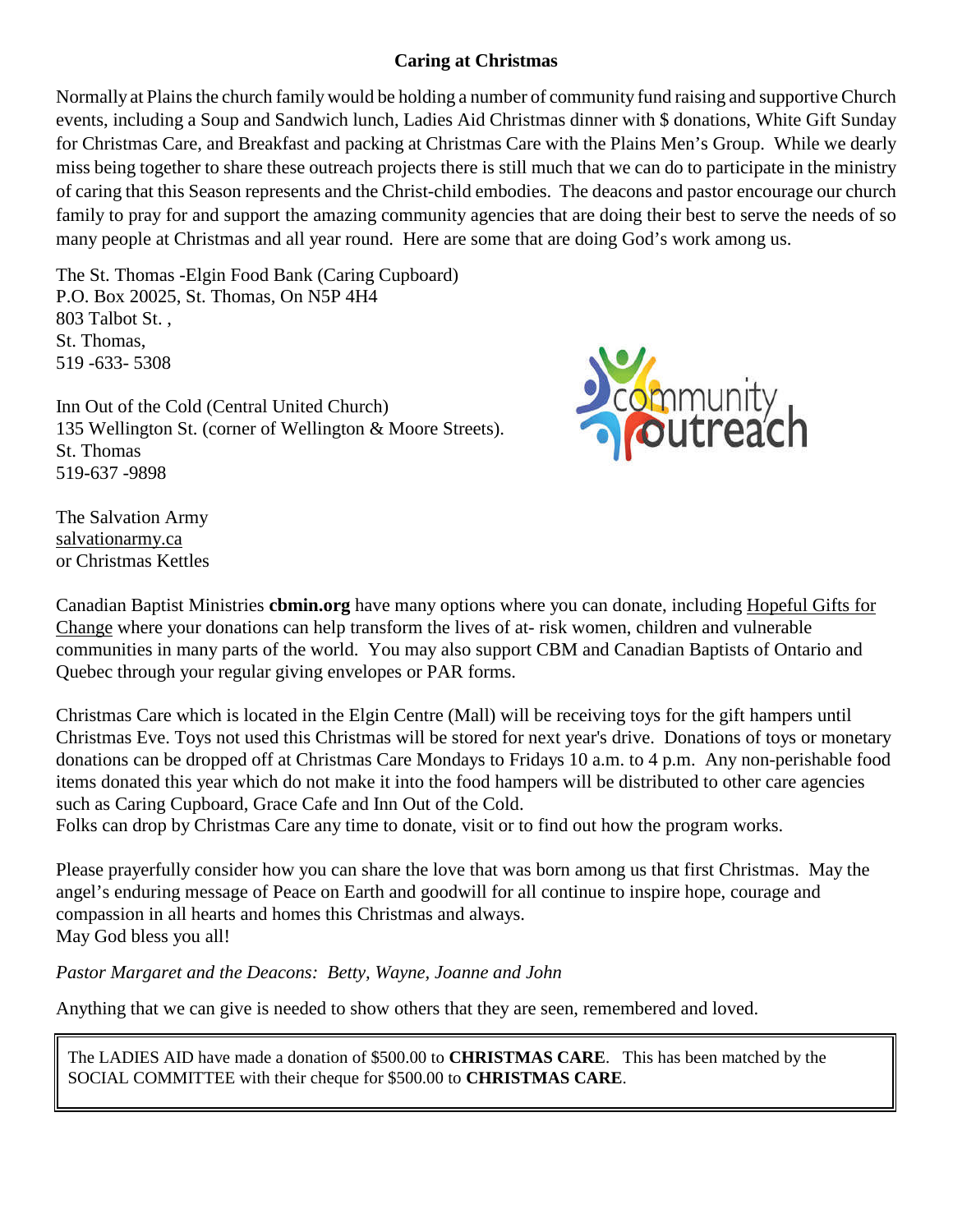### **T'was a Month Before Christmas 2020**

T'was a month before Christmas, and all through the town, People wore masks, that covered their frown. The frown had begun way back in the Spring, When a global pandemic changed everything.

They called it Corona, but unlike the beer, It didn't bring good times, it didn't bring cheer. Contagious and deadly, this virus spread fast, Like a wildfire that starts when fueled by gas.

Airplanes were grounded, travel was banned. Borders were closed across air, sea and land. As the world entered lockdown to flatten the curve, The economy halted, and folks lost their nerve.

From March to July we rode the first wave. People stayed home. They tried to behave. When summer emerged the lockdown was lifted. But away from caution, many folks drifted.

Now it's November and cases are spiking. Wave two has arrived, much to our disliking. Front line workers, doctors and nurses Try to save people from riding in hearses.

This virus is awful, this COVID-19. There isn't a cure. There is no vaccine. It's true that this year has had sadness a plenty. We'll never forget the year 2020.

And just 'round the corner -the holiday season. But why be merry? Is there even one reason To decorate the house and put up the tree? When no one will see it. No one but me.

But outside my window the snow gently falls, And I think to myself, " Let's deck the halls!" So, I gather the ribbon, the garland and bows. As I play those old carols my happiness grows.

Christmas ain't cancelled and neither is hope. If we lean on each other, I know we can cope. Author unknown Submitted by Pat Martyn

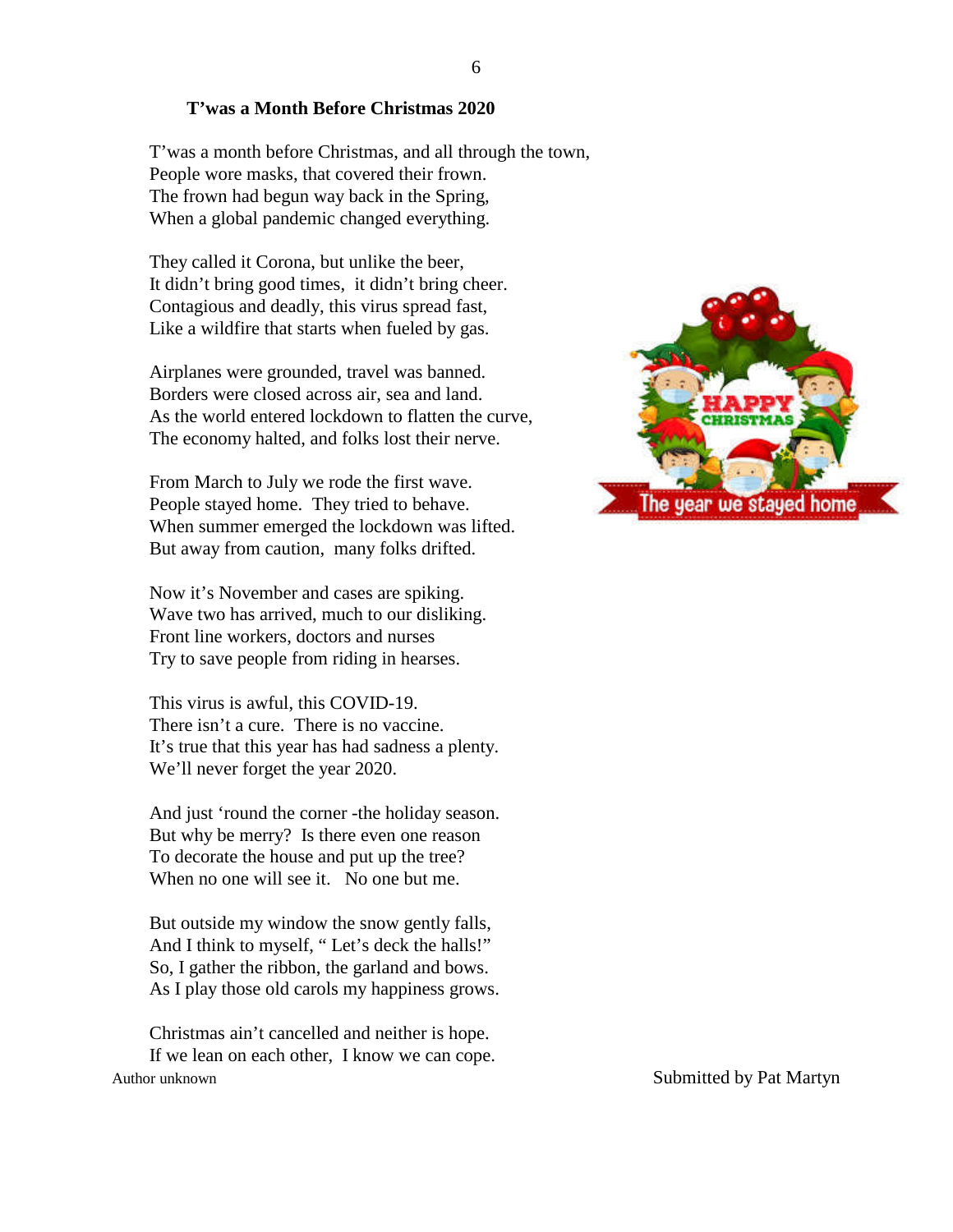## FIRST YARMOUTH BAPTIST CHURCH FINANCIAL STATEMENT as of 30th of November, 2020

|                               | <b>General Fund</b> | Missions | <b>Communion Fund Sunday School</b> |        | <b>Totals</b> |  |
|-------------------------------|---------------------|----------|-------------------------------------|--------|---------------|--|
| Income                        | 84,040.41           | 3,134.37 | 2,516.91                            | 450.00 | 90,141.69     |  |
| <b>Expenses</b>               | 82,241.89           | 3,134.37 | 2,498.00                            | 405.00 | 88,279.26     |  |
| <b>Net Gain(Loss)</b>         | 1,798.52            | 0.00     | 18.91                               | 45.00  | 1,862.43      |  |
| <b>Balance end of 2019</b>    | 50,208.97           | 0        | 444.39                              | 0.00   | 50,653.36     |  |
| <b>Balance as at 11/30/20</b> | 52,007.49           | 0.00     | 463.30                              | 45.00  | 52,515.79     |  |

1. The General Fund shows a net gain as of the 30th of November, 2020 of \$1,798.52.

Grass cutting has been paid up to 30th of August, 2020. There have been no janitorial services since mid-March. 2. Missions income as of the 30th of November, 2020 totalled \$3,134.37. That amount

has been forwarded to CBOQ and CBM. This amount is made up as follows: CBOQ - General Budget -\$1,626.00; CBOQ Local Missions - \$180.00; CBM - General Budget - \$973.37, and CBM Sharing Way undesignated - \$211.00. One hundred and forty-four dollars (\$144.00) has been sent to CBM for the Lebanon crisis and those funds have been matched by the Canadian government.

- 3. The Communion fund had a net gain at the 30th of November, 2020 of \$18.91. There is an amount from previous years of \$444.39, leaving a balance in the Communion Fund of \$463.30.
- 4. The designated Sunday School amount as at the 30th of November, 2020 was \$450.00. The balance of \$45.00 will be paid to the Sunday school Treasurer at the end of the 4th quarter.
- 5. The Future Projects Fund as at the 30th of November, 2020 totals \$20,770.25, which includes \$2,500 from the Plains Social Committee and \$2,500 from the Plains Ladies Aid for the renovation project. Expenses to date total ,19,547.28 That total includes paying the audio/visual supplier-installer's invoices, building materials for the renovations to the front of the sanctuary, taping and mudding the sanctuary, finish painting the sanctuary, as well as touch up paint in Oak Hall and the furnace room. That leaves a balance of \$1,222.97 in the Future Projects Fund. We are awaiting an invoice for the video switcher/mixer, and that will be paid in December/20. The Oak panels have been installed at the front of the sanctuary, as well as a valance and the carpet and baseboard. The project is nearly completed! Many thanks to all who have supported the project monetarily and with talented hands.

**Respectfully Submitted** 

**Shirley E. Dale, Treasurer** 

I would like to personally thank the very generous donors who continue to send in their donations to my address, or by etransfer or through Canada Helps. You are the people who will ensure that Plains Church will continue to have a a presence on the Oak Plains of the old Yarmouth Township after its 190th anniversary and beyond. Keep the faith. We will get through this! God's love to all of you! Stay safe and stay healthy!

**The email address to send e-transfers to, is: northridgesd@gmail.com** Mailing Address: 44694 Fruit Ridge Line, R. R. # 5, St. Thomas, ON N5P 3S9

**Thank you for your financial support**

Photo by Margie Bell

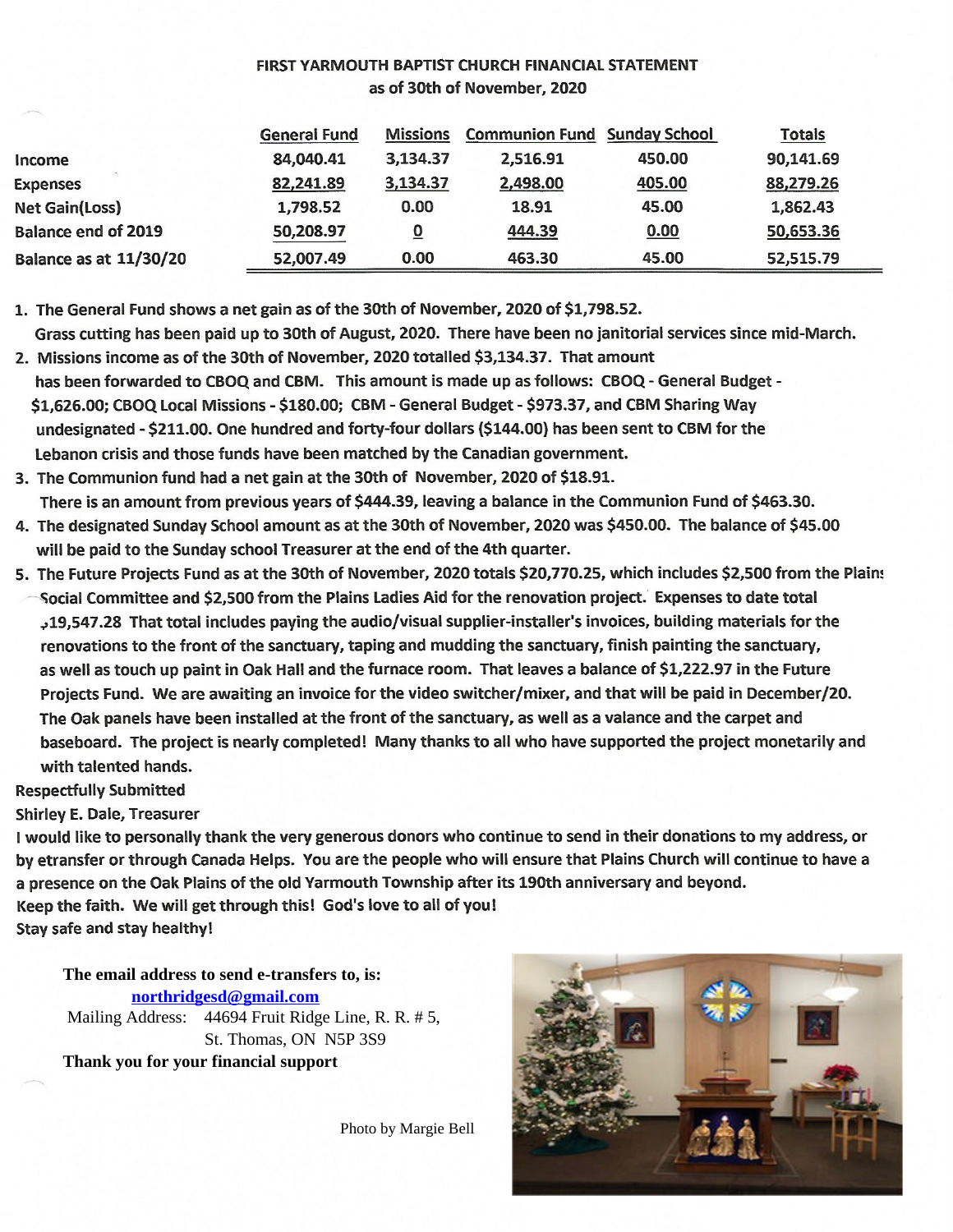### **FIRST YARMOUTH PLAINS BAPTIST CHURCH COVID -19 POLICY AND PROCEDURE 2020-2021**

## **PREAMBLE**

**This document is based upon provincial legislation as it currently stands. It will be subject to change as provincial legislation changes. The Policy and Procedure document will be posted on the Website when the church officially reopens for congregational/public worship.**

**In the meantime, anyone entering the church building will be required to wear a face covering, use the hand sanitizer or wash hands and record your name, and date of entry on a list provided so we can keep an accurate record of persons entering the premises.**

# **POLICY & PROCEDURE**

Anyone who is not feeling well should stay home for their own safety and the safety of others.

Anyone who is unable to wear a face covering due to health reasons are encouraged to access the church's virtual services.

YouTube worship services, monthly newsletters and mailings to those without internet access will continue for any who choose not to attend onsite services.

Indoor services will be limited to 30% of room capacity in the Sanctuary (approximately 50 people) and 30% capacity in Oak Hall (approximately 40 people) to allow for 2 metres or 6 feet physical distancing.

Health screening for COVID-19 symptoms will be conducted upon entry to the church building. An attendance record and contact info will be kept.

A screening form with a waiver will be made available online and on site for congregants and visitors to fill out for every service or event attended.

People entering and exiting through the main door of the building will maintain a safe distance of two metres.

Face-coverings must be worn inside the building. Face-coverings are encouraged in any gatherings outside the building if conditions prevent 2 metres physical distancing.

High touch surfaces will be cleaned prior to and following each event or meeting held in the church building.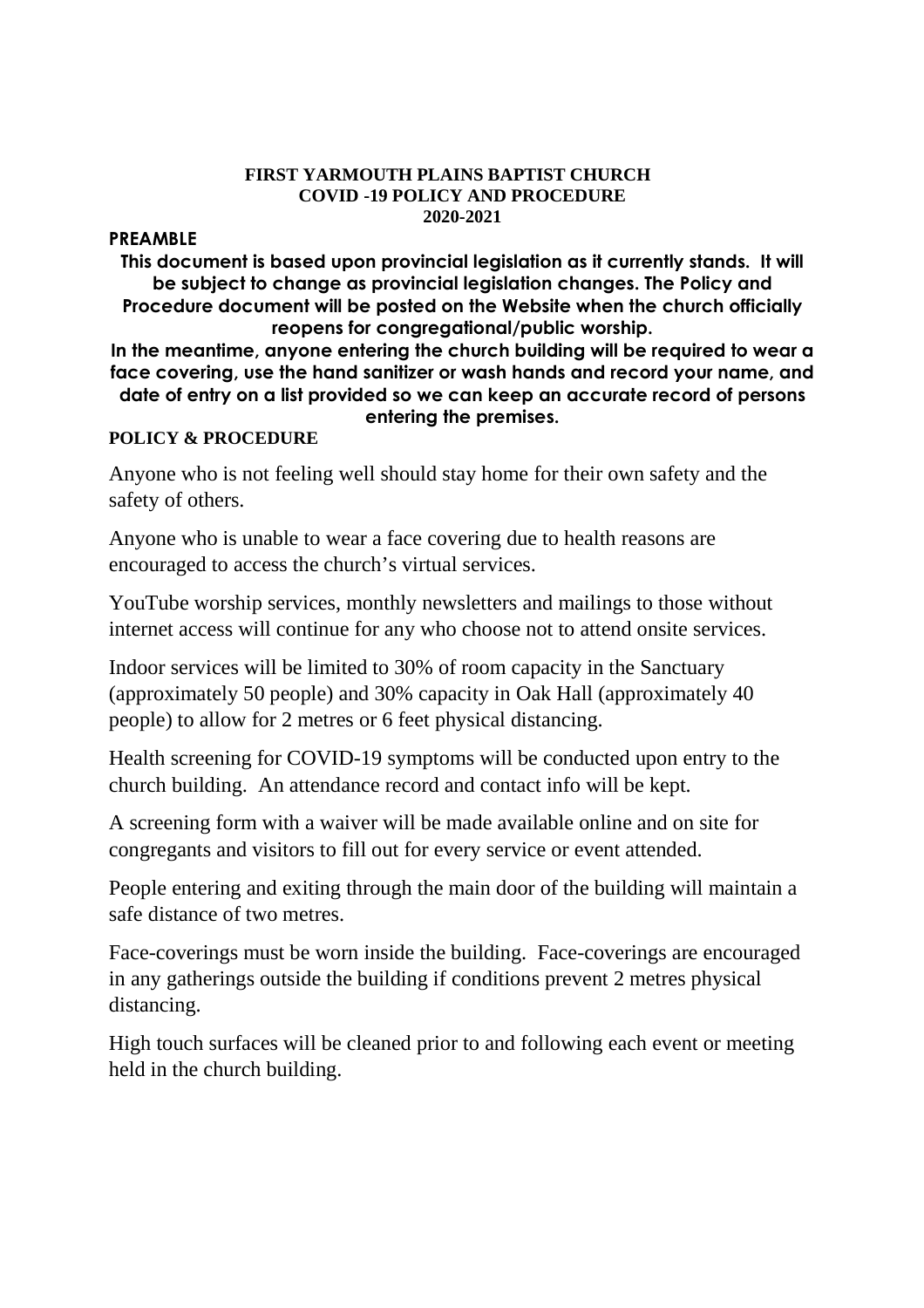Signs regarding mandatory face covering, respiratory etiquette (ie. sneezing or coughing into the elbow) hand washing and hand sanitizer will be posted in high visibility areas.

Hand sanitizing stations will be located at the entrances of the sanctuary and Oak Hall.

People will be required to greet each other without physically touching.

People who live in the same household may sit together at services. All others must be two metres apart in all directions.

Communal items such as communion plates, cups and offering plates will not be passed from person to person.

On site children's programming which includes Sunday School and Nursery will be suspended until further notice. Any infants or children who attend service must remain with and be cared for by their parents/ guardians. Any toys, books or items belonging to the church which are handled by children will be set aside after by the supervising adults at a designated place for disinfecting.

Congregational singing is discouraged. Soloists or worship leaders will stand at 2 metres or more away from anyone who is outside their household, or will be behind an impenetrable barrier.

Sharing of items such as Hymn books, Bibles, bulletins and microphones is discouraged, unless sharing is done between members of the same household. Any items that are used will be sanitized after use.

Planned or spontaneous supervised social gatherings in Oak Hall before/after Sunday service cannot exceed the room's 30 % capacity and physical distancing of two metres must be maintained.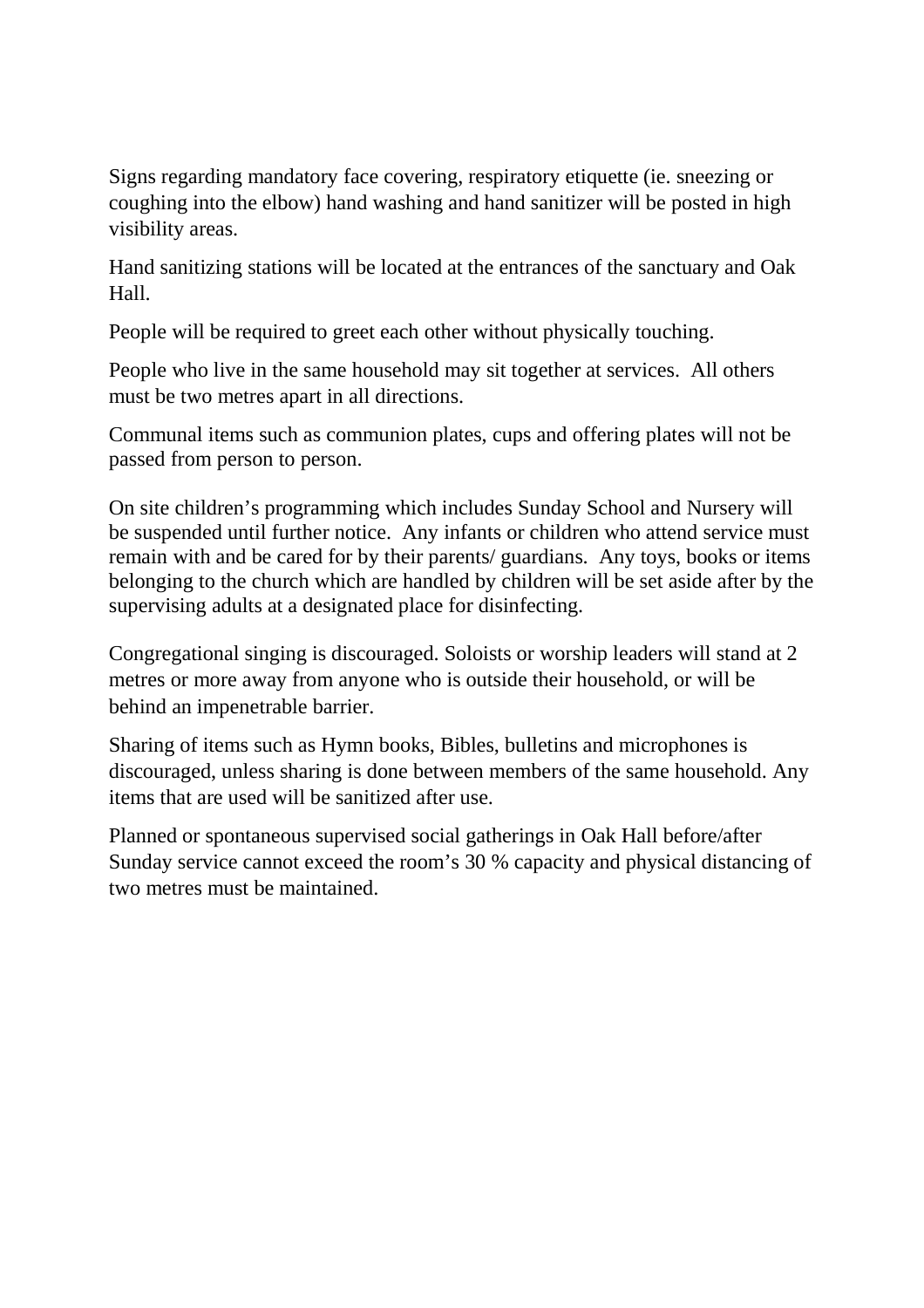# Plains Baptist Church Covid19 Screening and Waiver 2020-2021

Are you currently experiencing any COVID-19 symptoms? This includes fever, chills, coughing, shortness of breath, sore throat, difficulty swallowing, runny or stuffy nose, lost sense of taste, or smell, headache, muscle aches, extreme tiredness, or digestive issues like nausea/vomiting, diarrhea, stomach pain.

- o Yes
- o No

Have you travelled outside of Canada in the last 14 days?

- o Yes
- o No

Have you been in close contact with someone who has returned from outside of Canada with new Covid-19 symptoms? (see list of symptoms above)

- o Yes
- o No

Have you travelled through or visited within a Red Zone area in Canada in the last 14 days?

- o Yes
- o No

Have you been in close contact with someone who is currently sick with new Covid-19 symptoms?

- o Yes
- o No

*If any of the above responses are affirmative, it is strongly recommended that you not attend a church service or meeting at this time for your safety and the health & safety of others.*

### \_\_\_\_\_\_\_\_\_\_\_\_\_\_\_\_\_\_\_\_\_\_\_\_\_\_\_\_\_\_\_\_\_\_\_\_\_\_\_\_\_\_\_\_\_\_\_\_\_\_\_\_\_\_\_\_\_\_\_\_\_\_\_ **Waiver/Release**

The undersigned agrees that, in using the facilities at First Yarmouth Plains Baptist Church he/she does so at their own risk and hereby releases the church, its members and staff from any and all claims associated with the use of this facility, particular with respect to potential exposure to any virus or pathogen including Covid-19. Note: Please complete this page and bring it with you to the church. If you forget to bring it with you, it will be provided for you when you arrive.

Date: \_\_\_\_\_\_\_\_\_\_\_

Print Name:

Signature: The contract of the set of the set of the set of the set of the set of the set of the set of the set of the set of the set of the set of the set of the set of the set of the set of the set of the set of the set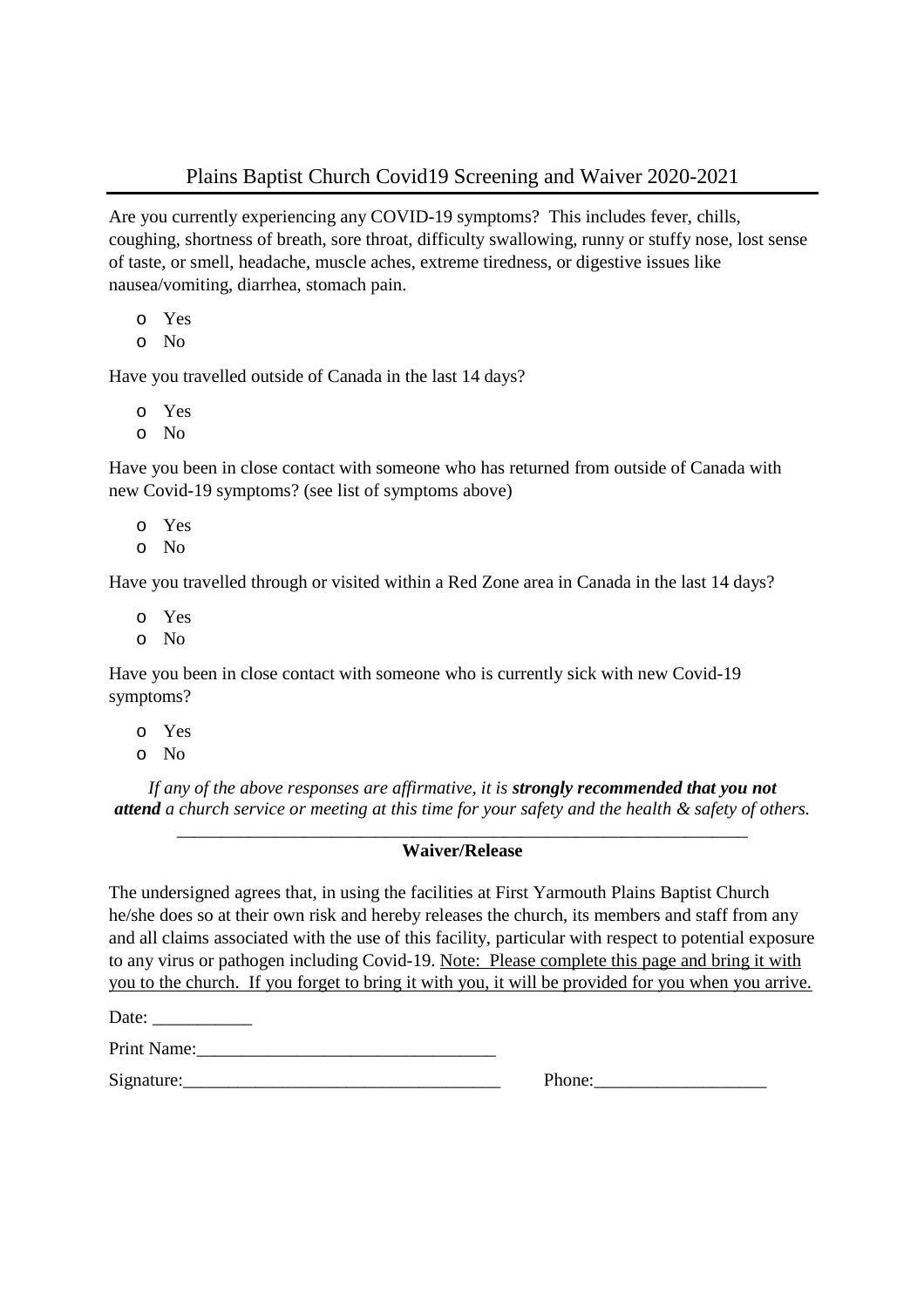

### December 2020

Greetings to my dear Church family and Merry Christmas!

This year has held challenges that we as a society and world have not faced for a century. And yet here we are, so very thankful to God for all the blessings that we have both received and shared!

Certainly, top among the blessings that we may recount to each other and before God are our leaders in the political, medical and scientific fields, as well as essential workers in our stores, fields, the transport

industry, emergency response and others. For years, Canadians viewed the military, police and fire protection services as our heroes in uniform. This year the hero status goes to nurses, personal care workers, doctors, hospital and Health Unit administrations, and anyone who goes the second mile for love of their neighbors, communities or families. One lesson we have learned over and over in this time is **not** to take things, our health or the people for granted. In fact, at no other time in my lifetime have I heard the words of the Torah and Jesus spoken so often by so many people outside of church: **LOVE YOUR NEIGHBOUR!**

I know that you have been living that timeless message my friends. You have loved your neighbors by wearing face coverings in public, washing your hands, keeping a safe distance and staying away from over-crowded places! Many of you are keeping a watchful eye on your vulnerable family members and friends. You have been diligent about supporting community agencies like the Caring Cupboard and Salvation Army and your church so that we can all move forward through this crisis and minister God's grace to others while doing so! Thank you for all the ways you are daily being God's angels of blessing to others!

Over the year, some families suffered the deaths of beloved family members. It was difficult and strange to not hold Services of Thanksgiving and Memorial as we're used to doing. Be sure to keep the grieving ones in your prayers and on your personal contact lists. Others have welcomed newborns or new in-laws to the family! I was delighted to meet my first great-grandnephew, Wolfie who lives in St. Catharines with his proud parents. This time of separation from some of our families and traditional gatherings has been mitigated somewhat by technology. Thank goodness for Skype, Zoom, Face Time, phones, snail mail and Face Book! Although these ways of communicating are not the same as sharing hugs and meals together, they help us stay connected. They keep the channel of communication and caring flowing!

As you know, at the church, the renovation and sound/visual updates were just getting nicely underway in March. Then we were forced to close our doors. However, over the course of the summer, the heart of our little church kept on beating! The new sound system was installed, the sanctuary was painted and the east wall of the sanctuary was transformed! We are so grateful to the Trustees and happy helpers who contributed so much work, time, and expertise to the project. We are grateful to our members who donated to the Special Projects Fund, General Fund, and Missions. Thanks to the volunteers who just showed up at the church to set everything to rights and give it a thorough cleaning! It was heartwarming to see the church property outside kept in tip top condition, too! Thanks to all concerned!

It has been difficult and sad as time has gone on, to be absent from Sunday Worship Services. It has been strange not to be eagerly anticipating church suppers or bazaars or DVD groups, Ladies Aid meetings or